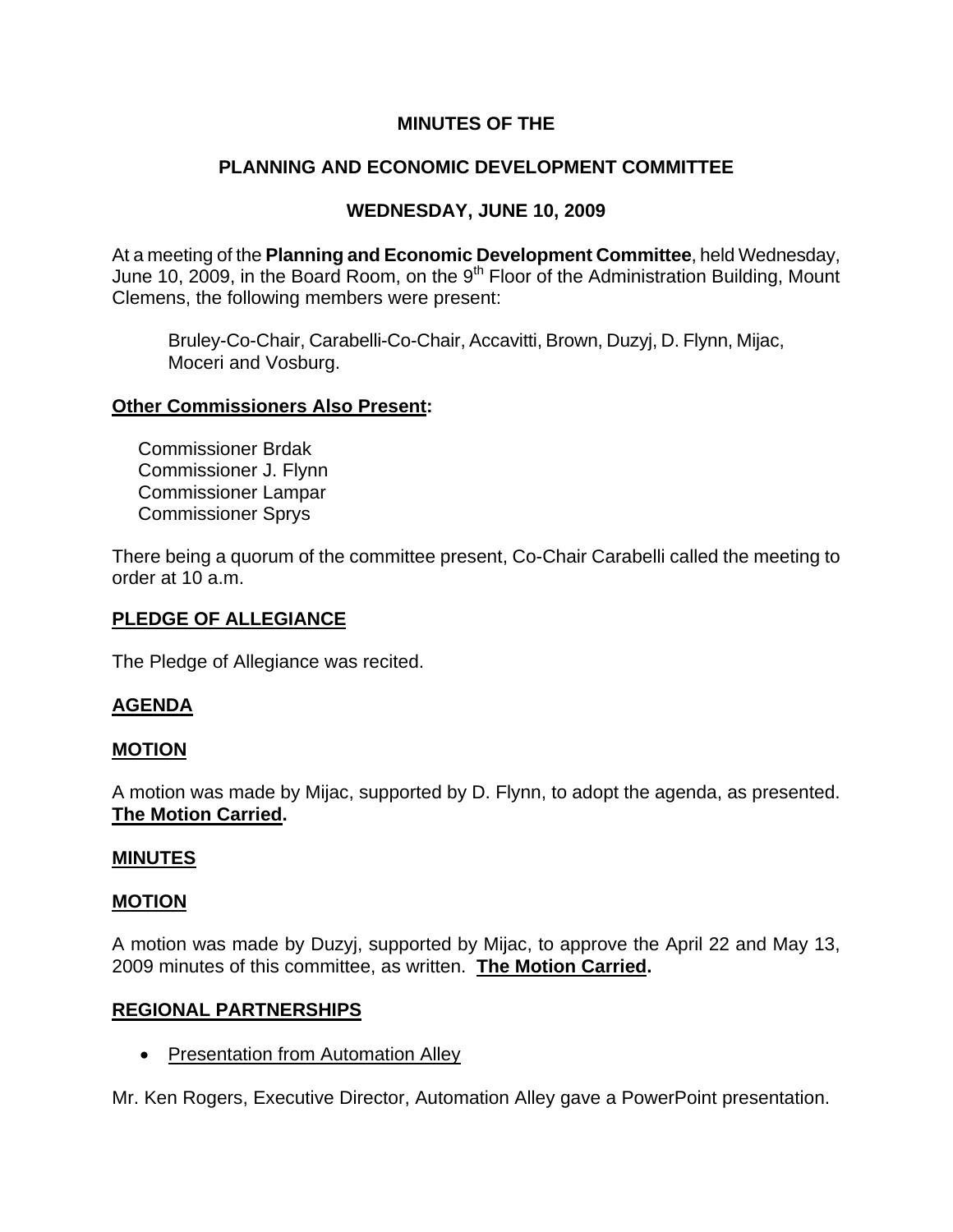Key topics covered included: What is Automation Alley, Automation Alley Today, Regional Partnerships, Key Partnerships, Current Membership, Who Can Join, Resources to Grow a Business, Entrepreneurial Initiatives, Defense Activities, International Business Activities, Success Story, Foundation Member Benefits, Foundation Members, Macomb County Collaboration, Notable Quotes, and Thank You.

During his presentation, he introduced two members of his staff who were in attendance.

### **MOTION**

A motion was made by Duzyj, supported by Vosburg, to receive and file the presentation from Automation Alley.

The following commissioners spoke: Duzyj and Vosburg.

An Automation Alley booklet was distributed.

The following commissioner spoke: Carabelli.

Mr. Stephen Cassin addressed the committee.

Co-Chair Carabelli called for a vote on the motion and **The Motion Carried.** 

### **COMMUNITY DEVELOPMENT**

A) Report on Neighborhood Stabilization Program

Mr. Mike Rozny gave a verbal presentation.

### **MOTION**

A motion was made by Vosburg, supported by Moceri, to receive and file the report on the Neighborhood Stabilization Program.

The following commissioners spoke: Brown, Bruley and Carabelli.

Co-Chair Carabelli called for a vote on the motion and **The Motion Carried.** 

B) Authorize to Submit Application for CDBG Stimulus Funding

## **COMMITTEE RECOMMENDATION – MOTION**

A MOTION WAS MADE BY BROWN, SUPPORTED BY MIJAC, TO RECOMMEND THAT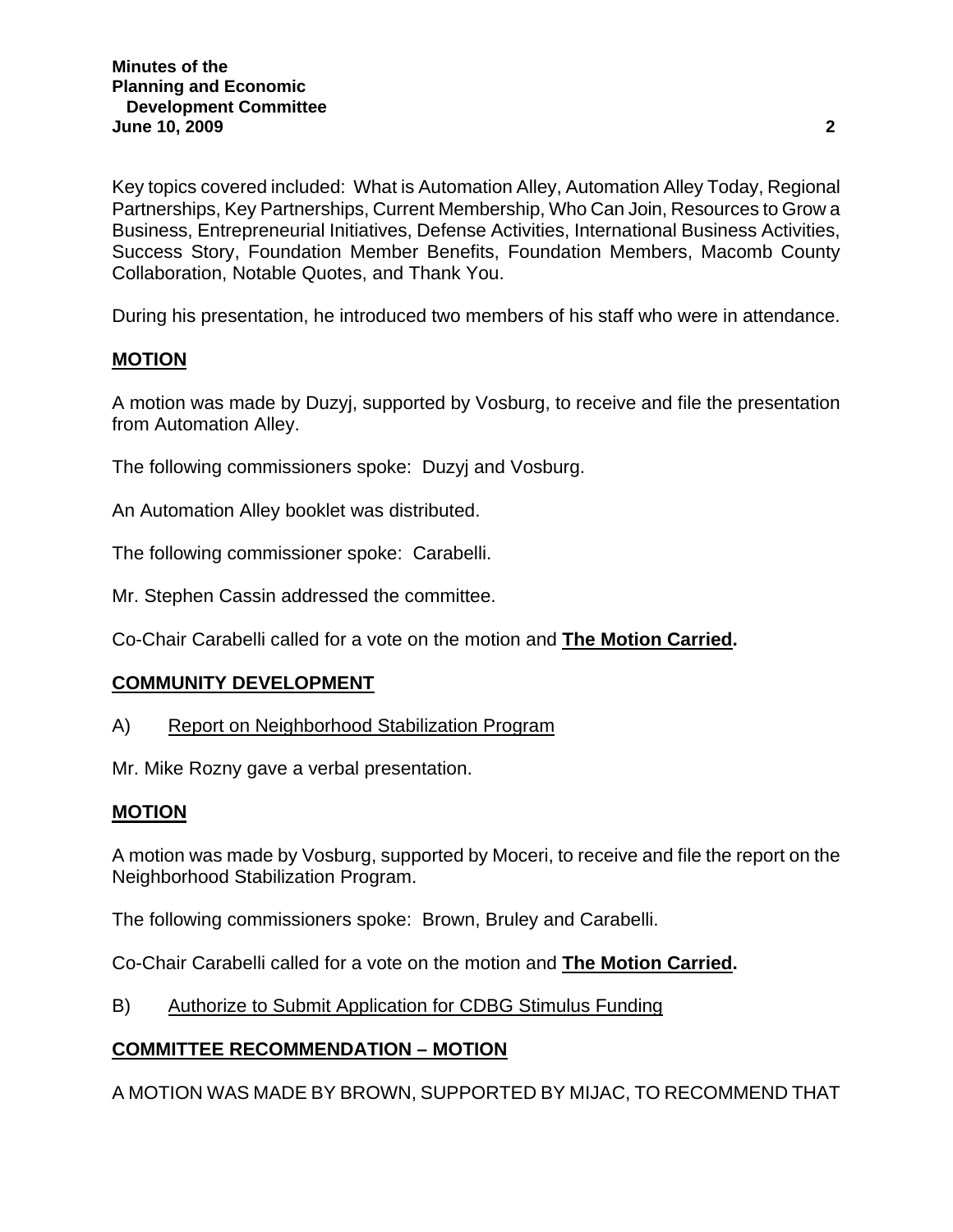THE BOARD OF COMMISSIONERS AUTHORIZE THE SUBMITTAL TO HUD OF A SUBSTANTIAL AMENDMENT TO THE 2008 CDBG PROGRAM FOR \$449,751 OF STIMULUS FUNDING. **THE MOTION CARRIED.** 

C) Authorize to Partner with Home Renewal Systems in Order to Submit for NSP 2 Funding

# **COMMITTEE RECOMMENDATION – MOTION**

A MOTION WAS MADE BY D. FLYNN, SUPPORTED BY MIJAC, TO RECOMMEND THAT THE BOARD OF COMMISSIONERS AUTHORIZE THE PLANNING AND ECONOMIC DEVELOPMENT DEPARTMENT TO PARTNER WITH HOME RENEWAL SYSTEMS IN ORDER TO SUBMIT GRANT REQUESTS TO HUD FOR NSP 2 FUNDING. **THE MOTION CARRIED.** 

## **BUSINESS RETENTION**

• Update on June 16, 2009 Small Business Outreach

Mr. Cassin gave a verbal presentation.

## **MOTION**

A motion was made by Brown, supported by Mijac, to receive and file the report on the June 16, 2009 Small Business Outreach. **The Motion Carried.** 

## **BUSINESS ATTRACTION**

• Update on June 26, 2009 Chinese Delegation Visit

Co-Chair Bruley gave a verbal presentation.

## **MOTION**

A motion was made by Vosburg, supported by Mijac, to receive and file the report on the June 26, 2009 Chinese Delegation visit.

The following commissioners spoke: Vosburg, Bruley and Carabelli.

Co-Chair Carabelli called for a vote on the motion and **The Motion Carried.**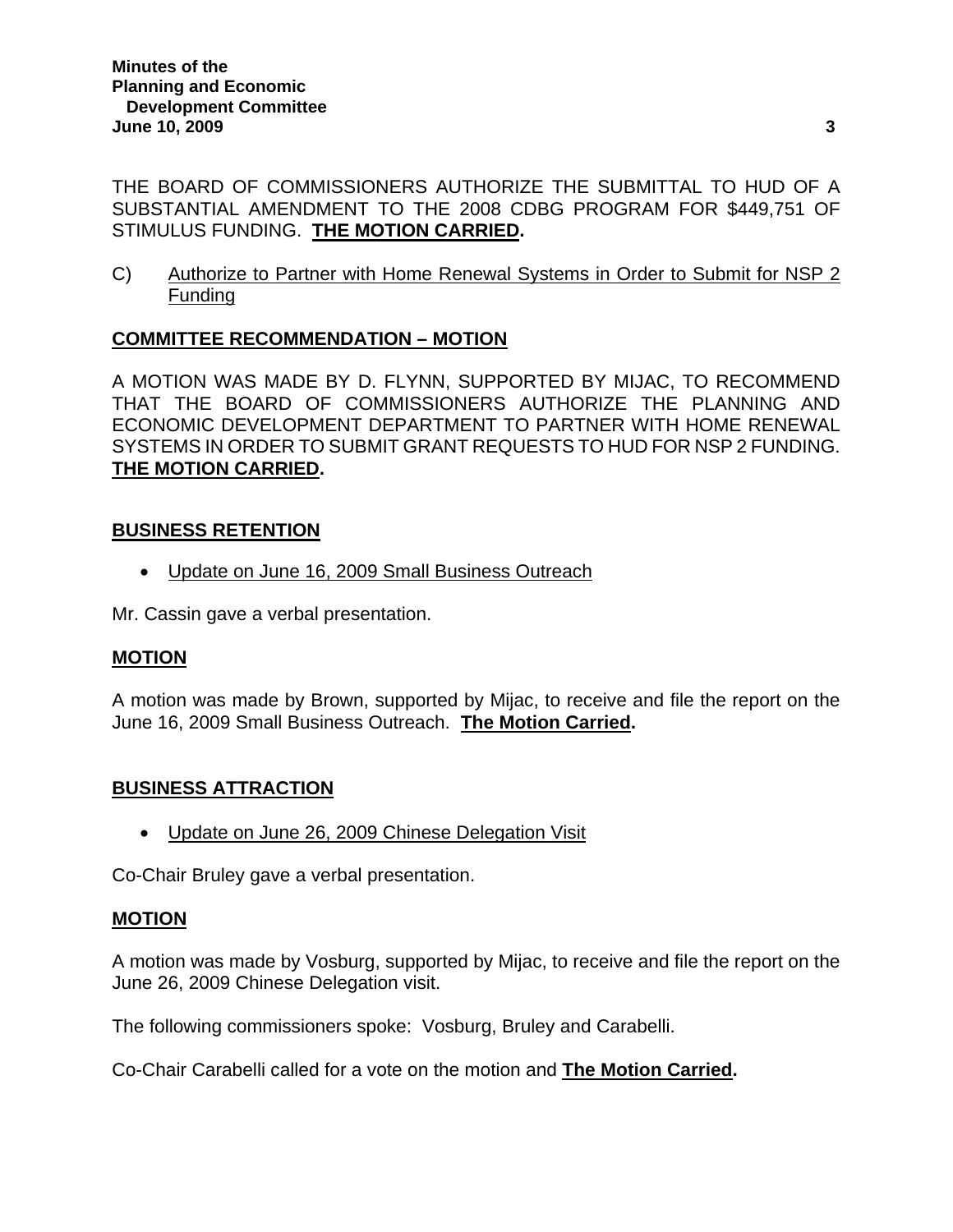### **BUSINESS EXPANSION**

• Macomb-Oakland University Incubator/SmartZone (No Report)

Co-Chair Carabelli said that there was no report. He moved on to the next item.

• Report on May 20, 2009 Diversification Summit

Mr. Bob Tess gave a verbal presentation.

### **MOTION**

A motion was made by Duzyj, supported by Accavitti, to receive and file the report on the May 20, 2009 Diversification Summit. **The Motion Carried.** 

### **COMMUNITY PLANNING**

A) Update on Gratiot Avenue Access Management Plan

Mr. John Paul Rea gave a PowerPoint presentation.

### **MOTION**

A motion was made by Vosburg, supported by Moceri, to receive and file the report on the Gratiot Avenue Access Management Plan.

The following commissioners spoke: Vosburg, Brown and Duzyj.

Co-Chair Carabelli called for a vote on the motion and **The Motion Carried.** 

B) Update on Countywide Trail Master Plan

Mr. John Crumm gave a verbal presentation.

### **MOTION**

A motion was made by Brown, supported by Duzyj, to receive and file the report on the Countywide Trail Master Plan.

The following commissioners spoke: Brown and Bruley.

Co-Chair Bruley recognized three individuals who were in the audience: City of Utica, Mayor Jacqueline Noonan; Macomb Township Supervisor Mark Grabow; and Richmond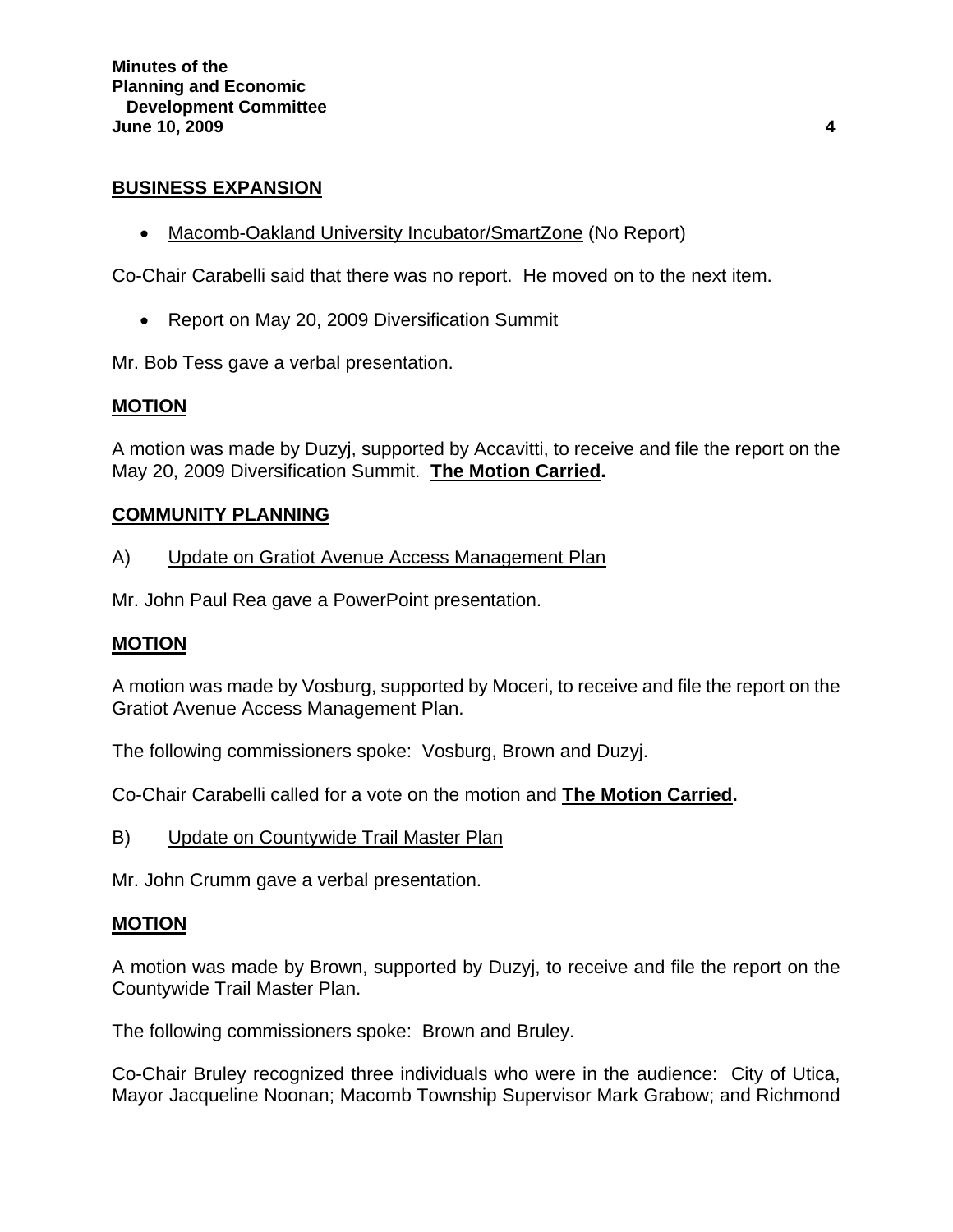City Manager Jon Moore.

Co-Chair Carabelli called for a vote on the motion and **The Motion Carried.** 

## **ENVIRONMENTAL** (No Report)

Co-Chair Carabelli said that there was no report. He moved on to the next agenda item.

### **MARKETING & PROMOTION**

- Economic Development Marketing Materials (No Report)
- Film Macomb (No Report)

Co-Chair Carabelli said that there was no report.

Mr. Cassin held up the Visit Detroit magazine and addressed the committee.

The following commissioner spoke: Vosburg.

## **TOURISM**

• Lake St. Clair Initiative (No Report)

No report. Co-Chair Carabelli moved on to the next item.

• Update on Macomb Tourism Destination Districts

Two handouts were distributed.

Mr. John Paul Rea gave a verbal presentation and briefly overviewed the handouts.

### **MOTION**

A motion was made by Vosburg, supported by Duzyj, to receive and file the report on the Macomb Tourism Destination Districts.

The following commissioner spoke: J. Flynn.

Co-Chair Carabelli called for a vote on the motion and **The Motion Carried.** 

## **ADMINISTRATIVE**

A) Approval of Developmental Job Descriptions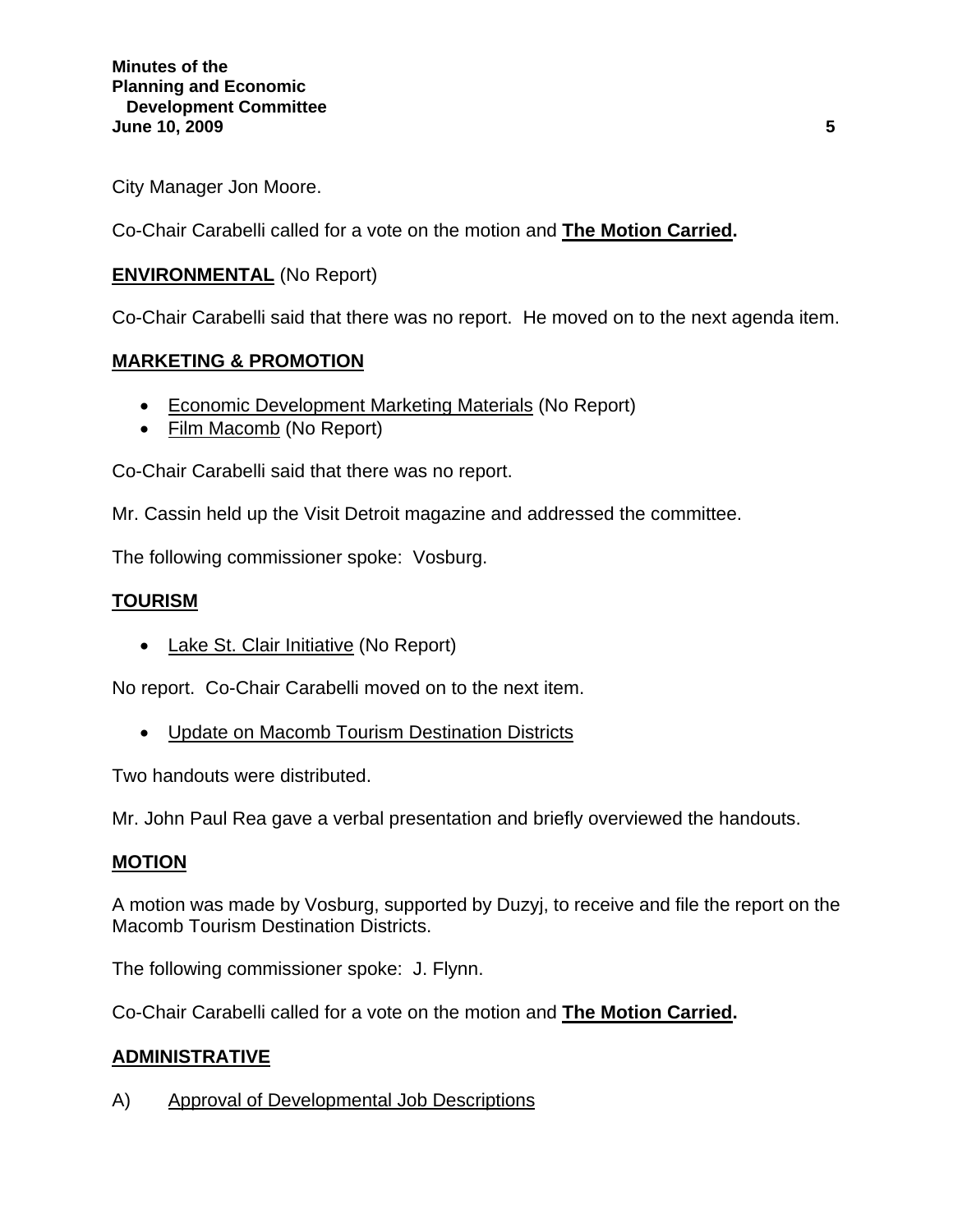Mr. Cassin informed commissioners that he spoke with Mr. Doug Fouty and job descriptions are approved at the administrative level; it is not necessary to send the job descriptions to the Personnel Committee. When job descriptions are changed, it is an inhouse function. When they go to fill those positions or post those -- then it would go to the Board. Therefore, this agenda item should be a receive and file.

He briefly overviewed the job descriptions that were provided in committee packets.

## **MOTION**

A motion was made by Vosburg, supported by D. Flynn, to receive and file the three new job descriptions and four revised job descriptions for the Planning and Economic Development Department.

The following commissioners spoke: Duzyj, Bruley and Carabelli.

Co-Chair Carabelli called for a vote on the motion and **The Motion Carried with Duzyj voting "No."** 

B) Demonstration of ACT Software

A handout was distributed.

Mr. Justin Robinson gave a PowerPoint presentation.

## **MOTION**

A motion was made by D. Flynn, supported by Moceri, to receive and file the demonstration of the ACT Software Program.

The following commissioner spoke: Moceri.

Co-Chair Carabelli called for a vote on the motion and **The Motion Carried.** 

## **ECONOMIC DEVELOPMENT EVENTS**

- June 10 Entrepreneurial Series: Starting a Business
- June 17 Entrepreneurial Series: Writing a Business Plan
- July 9 **Team SBA Financing Roundtable**
- July 15 Entrepreneurial Series: Marketing Your Business
- July 27 Entrepreneurial Series: Legal Issues

Mr. Cassin gave a verbal presentation.